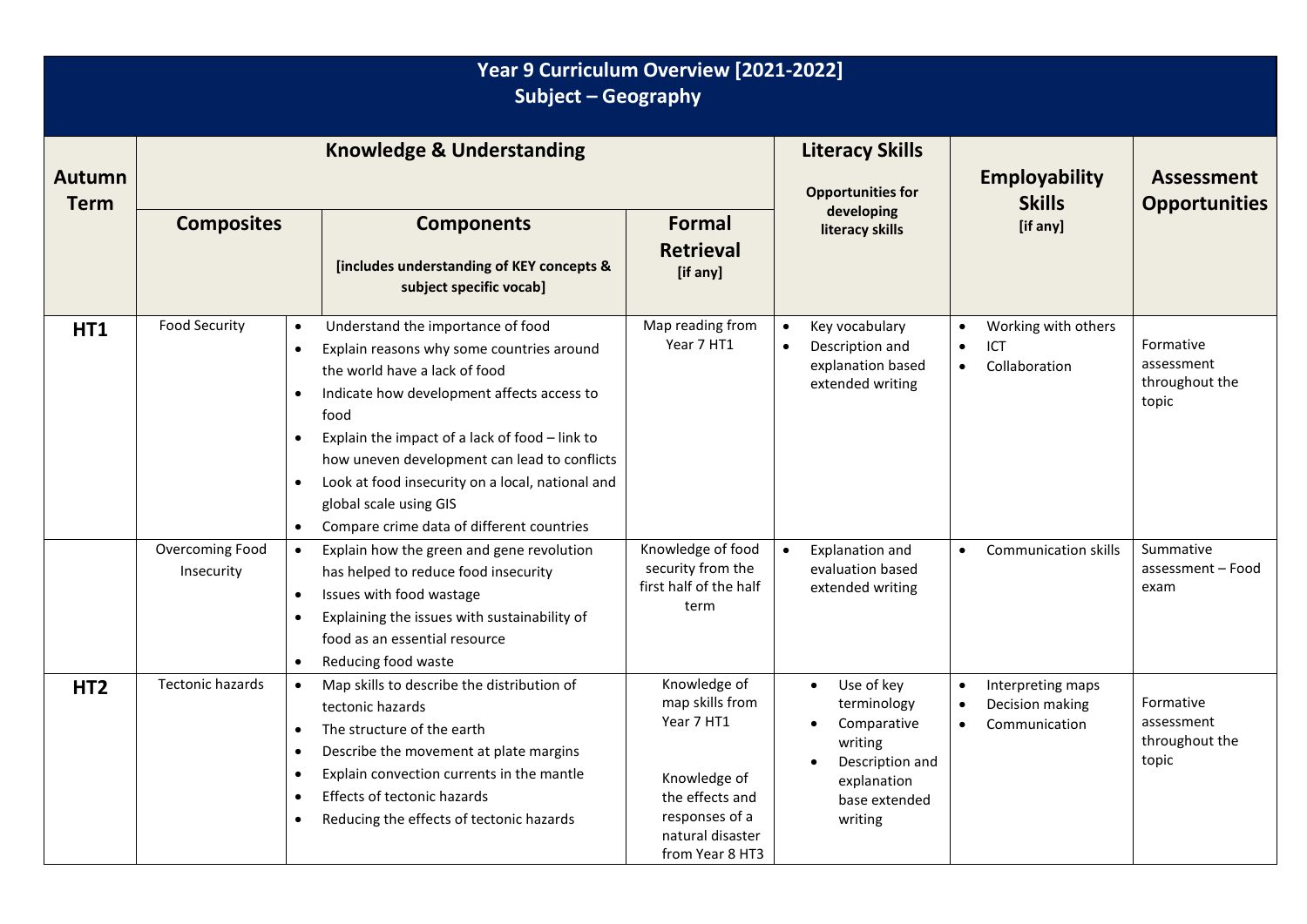## **Year 9 Curriculum Overview [2021-2022] Subject – Geography**

| <b>Spring</b><br><b>Term</b> | <b>Knowledge &amp; Understanding</b> |                                                                                                                                                                                                                                                                                                                                                                                                                                                                         |                                                                                                                                                               | <b>Literacy Skills</b><br><b>Opportunities for</b><br>developing                                                 | <b>Employability</b><br><b>Skills</b>                                                       | <b>Assessment</b><br><b>Opportunities</b>                         |
|------------------------------|--------------------------------------|-------------------------------------------------------------------------------------------------------------------------------------------------------------------------------------------------------------------------------------------------------------------------------------------------------------------------------------------------------------------------------------------------------------------------------------------------------------------------|---------------------------------------------------------------------------------------------------------------------------------------------------------------|------------------------------------------------------------------------------------------------------------------|---------------------------------------------------------------------------------------------|-------------------------------------------------------------------|
|                              | <b>Composites</b>                    | <b>Components</b><br>[includes understanding of KEY concepts &<br>subject specific vocab]                                                                                                                                                                                                                                                                                                                                                                               | <b>Formal</b><br><b>Retrieval</b><br>[if any]                                                                                                                 | literacy skills                                                                                                  | [if any]                                                                                    |                                                                   |
| HT <sub>3</sub>              | The Galapagos Islands                | Location of the Galapagos<br>$\bullet$<br>Islands<br>Describe the climatic<br>$\bullet$<br>conditions of the islands<br>Explain the global<br>$\bullet$<br>importance of the Galapagos<br>Islands<br>Explanation of the formation<br>$\bullet$<br>of the islands<br>Food chains of the Galapagos<br>$\bullet$<br>Issues with sustainability<br>$\bullet$<br>Protecting and conserving<br>$\bullet$<br>the natural environment -<br>links made to sustainable<br>tourism | Atlas skills from<br>Year 7 HT1<br>Ecosystems<br>knowledge from<br>Year 7 HT4<br>Climate<br>knowledge from<br>Year 7 HT2<br>Sustainability from<br>Year 8 HT5 | Key<br>$\bullet$<br>vocabulary<br>Description<br>$\bullet$<br>and<br>explanation<br>based<br>extended<br>writing | Map/graph<br>$\bullet$<br>analysis<br>Decision<br>making<br>Problem<br>$\bullet$<br>solving | Summative:<br>Year 9 exam<br>Formative<br>throughout the<br>topic |
| HT4                          | The Developing World                 | Define development<br>$\bullet$<br>Explain how development<br>$\bullet$<br>can be measured<br>Assess the effectiveness of<br>$\bullet$<br>development indicators<br>Explain how countries can<br>$\bullet$<br>classified (LIC, NEE, HIC)                                                                                                                                                                                                                                | Retrieval from<br>food topic HT1                                                                                                                              | Write a<br>$\bullet$<br>balanced<br>argument<br>Explanation<br>$\bullet$<br>based<br>extended<br>writing         | <b>ICT skills</b><br>$\bullet$<br>Numeracy<br>$\bullet$                                     | Formative<br>throughout the<br>topic                              |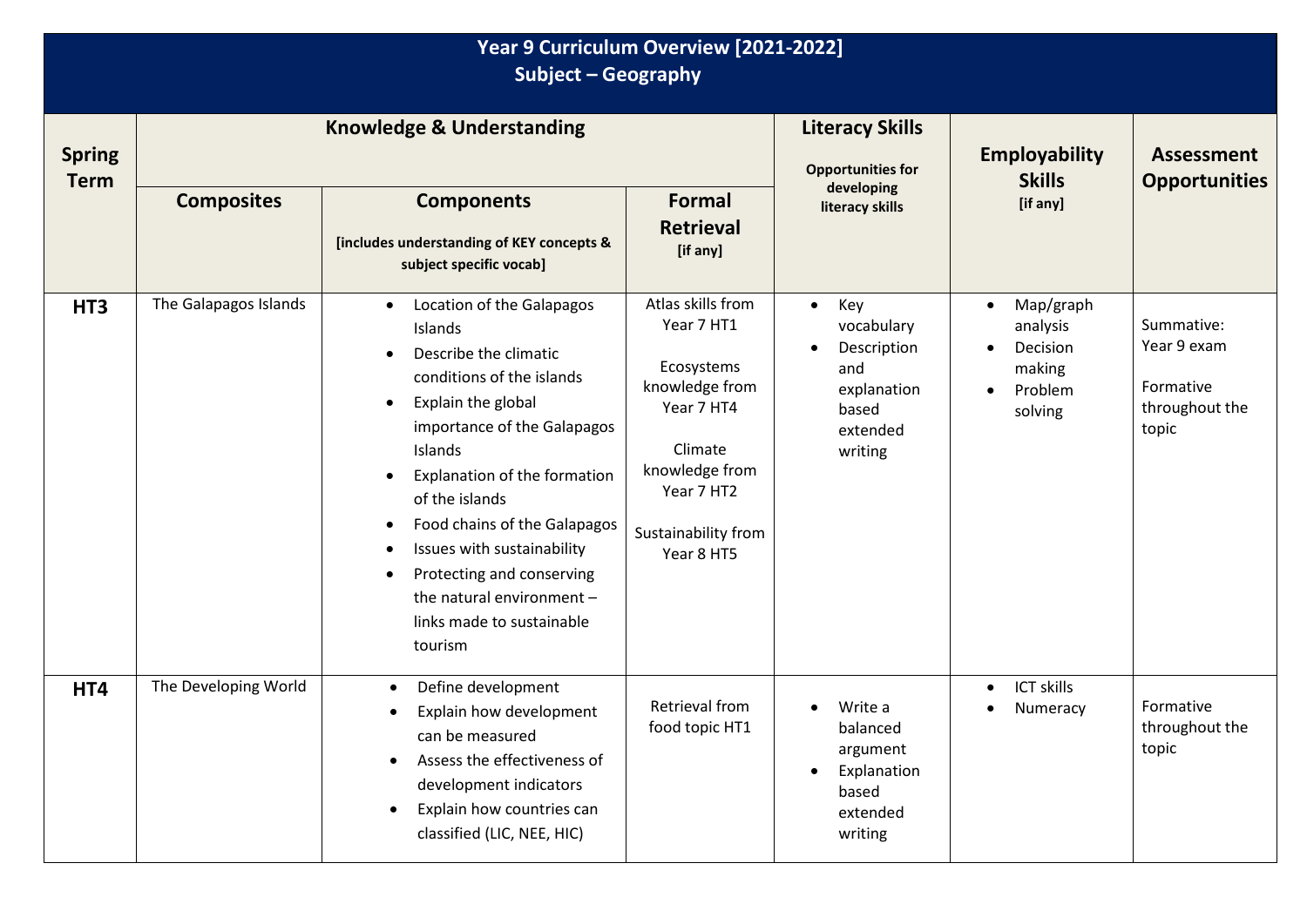|                     | Explain how uneven<br>$\bullet$<br>development can lead to<br>conflicts and crime<br>Explain the effect of<br>$\bullet$<br>development on<br>sustainability                                                                      |                                                              |                                                  |  |
|---------------------|----------------------------------------------------------------------------------------------------------------------------------------------------------------------------------------------------------------------------------|--------------------------------------------------------------|--------------------------------------------------|--|
| The Development Gap | Describe and explain the<br>$\bullet$<br>reasons for the<br>development gap<br>Compare countries to show<br>$\bullet$<br>different levels of<br>development<br>Explain how the<br>$\bullet$<br>development gap can be<br>reduced | Retrieval from<br>weather and<br>climate from Year<br>7 HT2D | Numeracy<br>$\bullet$<br>Communication<br>skills |  |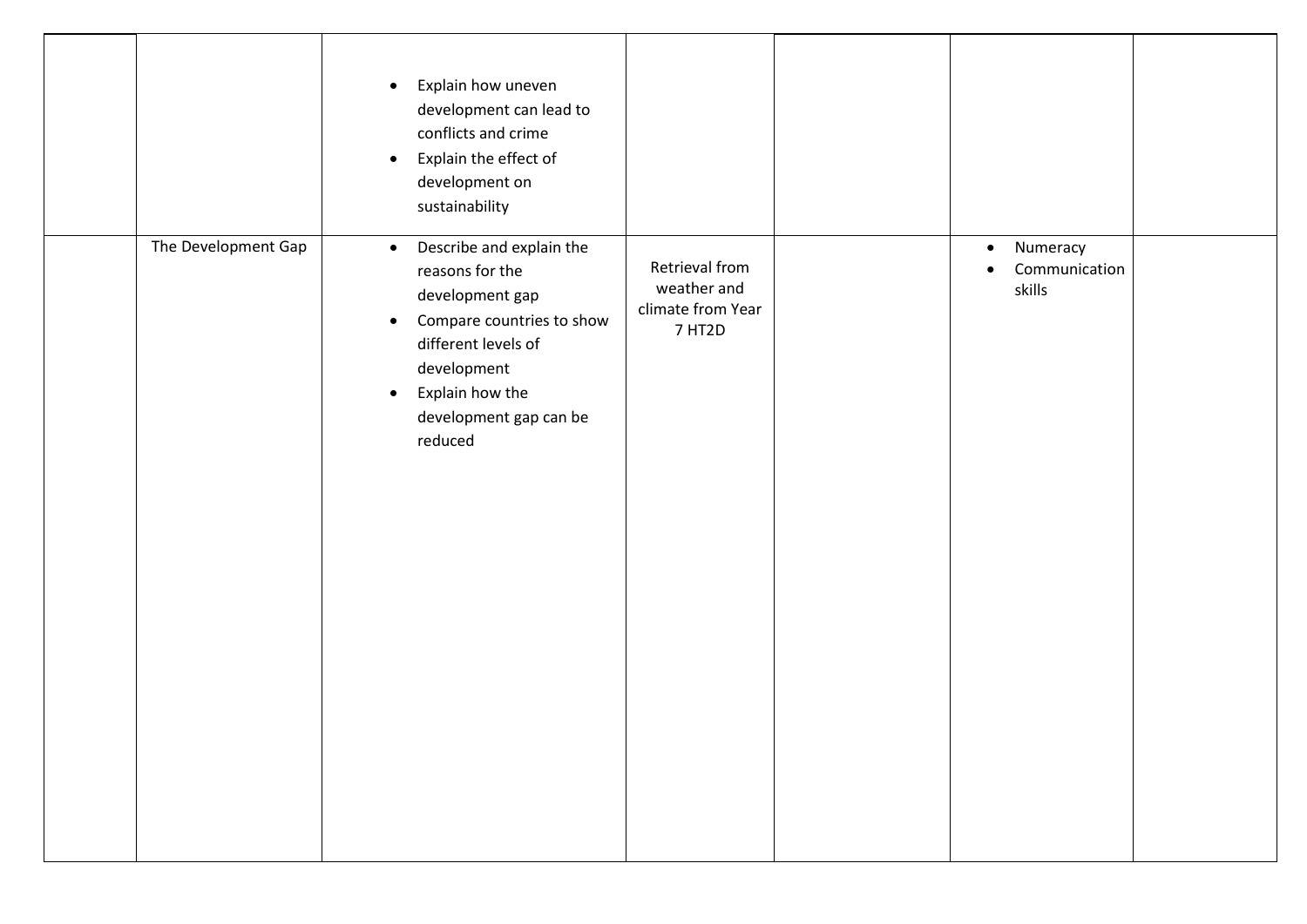| Year 9 Curriculum Overview [2021-2022]<br>Subject - Geography |                                      |                                                                                                                                                                                                                                                       |                                                                                                                                                                                |                                                                                                                      |                                                      |                                                    |  |
|---------------------------------------------------------------|--------------------------------------|-------------------------------------------------------------------------------------------------------------------------------------------------------------------------------------------------------------------------------------------------------|--------------------------------------------------------------------------------------------------------------------------------------------------------------------------------|----------------------------------------------------------------------------------------------------------------------|------------------------------------------------------|----------------------------------------------------|--|
| <b>Autumn</b><br><b>Term</b>                                  | <b>Knowledge &amp; Understanding</b> |                                                                                                                                                                                                                                                       |                                                                                                                                                                                | <b>Literacy Skills</b><br><b>Opportunities for</b>                                                                   | <b>Employability</b><br><b>Skills</b>                | <b>Assessment</b><br><b>Opportunities</b>          |  |
|                                                               | <b>Composites</b>                    | <b>Components</b><br>[includes understanding of KEY concepts &<br>subject specific vocab]                                                                                                                                                             | Formal<br><b>Retrieval</b><br>[if any]                                                                                                                                         | developing<br>literacy skills                                                                                        | [if any]                                             |                                                    |  |
| HT5                                                           | Importance of Water                  | Describe and explain the water<br>cycle<br>Explain why water is an<br>important resource                                                                                                                                                              | Knowledge of food<br>insecurity from<br>Year 9 HT1                                                                                                                             | Key vocabulary<br>Description and<br>explanation based<br>extended writing                                           | Map<br>$\bullet$<br>interpretation                   | Formative<br>assessment<br>throughout the<br>topic |  |
|                                                               | The Profile of a River               | Identify and locate the main<br>features of a drainage basin<br>Describe how the long and cross<br>profile of a river changes from<br>source to mouth<br>Explain how erosion, deposition<br>and transportation causes<br>changes to the river profile | Knowledge of<br>physical processes<br>which change the<br>shape of the earth<br>from Year 7 HT6<br>Knowledge of<br>types of erosion<br>and deposition<br>from Year 8 HT2       | Key vocabulary<br>Description and<br>$\bullet$<br>explanation based<br>extended writing<br><b>Evaluative writing</b> |                                                      |                                                    |  |
|                                                               | Flooding                             | Explain the causes of river<br>$\bullet$<br>flooding<br>Explain the social, environmental<br>and economic effects of flooding<br>Explain the short- and long-term<br>responses to flooding events<br>UK case study of river flooding                  | Knowledge of the<br>main features of a<br>river from the first<br>half of the topic<br>Knowledge of the<br>effects and<br>responses to<br>natural disasters<br>from Year 8 HT3 |                                                                                                                      | <b>ICT skills</b><br>$\bullet$<br>Problem<br>solving |                                                    |  |